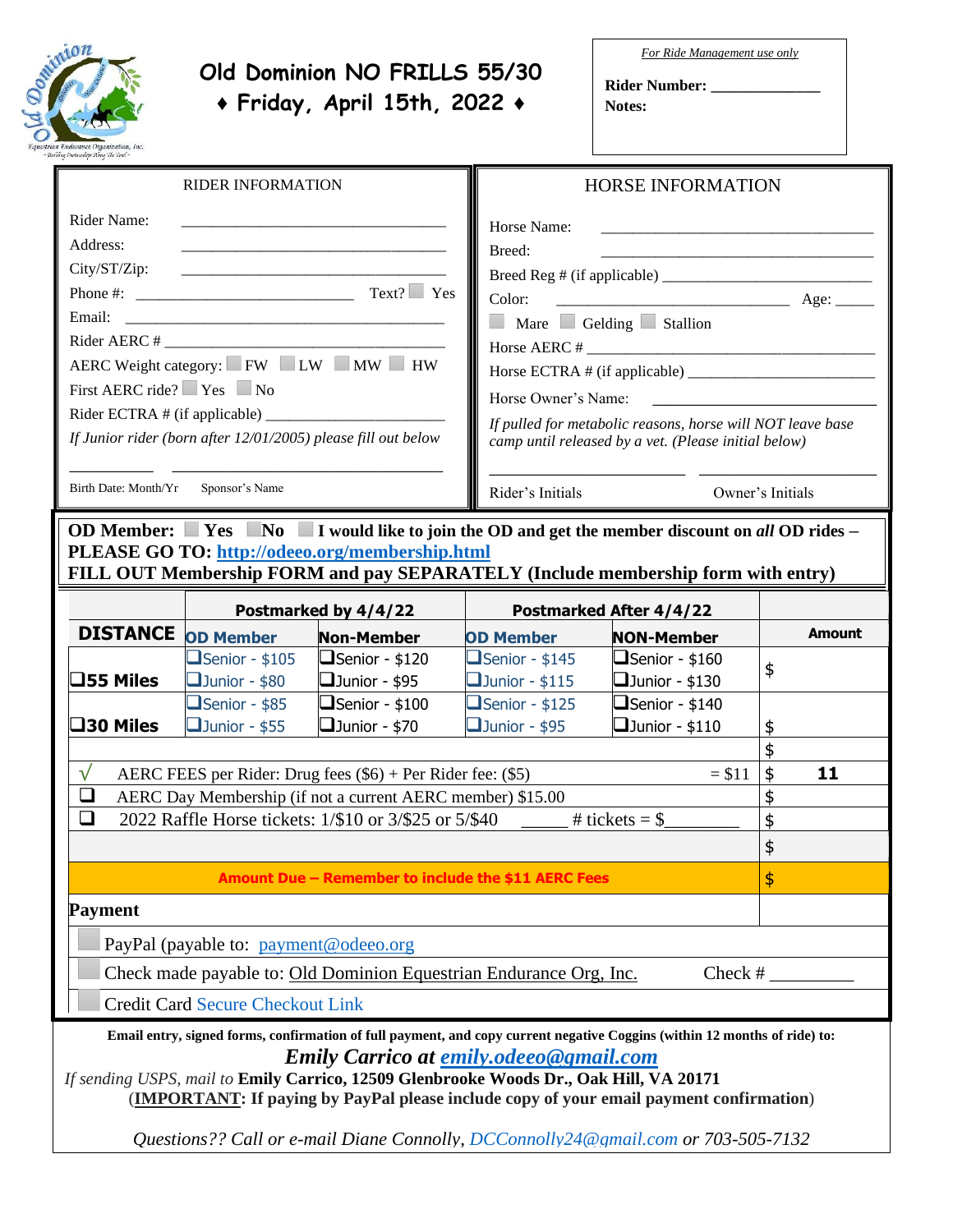## **Old Dominion Equestrian Endurance Organization, Inc. Liability Release and Authorization**

This release must be signed and returned with your ride entry. No cross-outs or additions are permitted.

As a participant in a ride sponsored by the Old Dominion Equestrian Endurance Organization, Inc. (aka ODEEO), I agree to abide by the rules of AERC, ECTRA, and the ODEEO.

In consideration for permission to enter and participate in the Old Dominion No Frills ride, I do hereby for myself, my heirs and assigns, release and hold harmless ride management, ride personnel, John Crandell and Ann Mebane, all property owners over whose land the ride both encamps and crosses, AERC and ECTRA, their agents, officers, servants, employees and officials, from all claims, demands, actions and causes of action of any kind, for injury or death sustained by me or my horse, and damage to my property, incurred during this ride, arising from negligence or any other fault. "Ride" includes from the time I and my horse arrive at base camp until the time that we leave the premises, as well as the actual event. "Horse" means the animal(s) I am riding, driving, or have entered.

I understand that horseback riding is an inherently dangerous activity and am aware that 1) the ride involves being in areas for extended periods of time far from communications, transportation, medical and veterinary assistance; 2) that these areas have many natural and man-made hazards, which ride management cannot anticipate, modify, or eliminate; 3) that both my own horse and those of other contestants can be excitable, difficult to control and unpredictable, and can panic, bite, rear, kick, strike, stumble or fall; 4) that as a result of participating in the ride, I or my horse may be injured, die, or my property damaged.

I agree to take full responsibility for myself and my horse and for any other party or animal that accompanies me; I recognize that the ride is a strenuous activity and I represent that I and my horse are in adequate physical and mental condition to participate. I recognize that my participation in the ride is voluntary. I consent to a random drug test to be performed on my horse.

I understand that if the horse I am riding is pulled for metabolic reasons and requires treatment on-site or an additional recheck by a ride vet, this horse may not leave base camp until released by an authorized ride vet. Furthermore, I agree and authorize necessary and urgent treatment by a ride vet for a horse that I own, in the event this horse is ridden by another entrant and I am unable to provide explicit permission before or during the injury or illness event.

I HAVE READ AND UNDERSTAND THE ABOVE LIABILITY RELEASE AND AGREE TO BE BOUND BY ITS TERMS AND CONDITIONS.

| <b>SIGNATURES:</b>        |                       |
|---------------------------|-----------------------|
|                           | Date: $\qquad \qquad$ |
| Junior's Parent/Guardian: | Date: $\qquad \qquad$ |